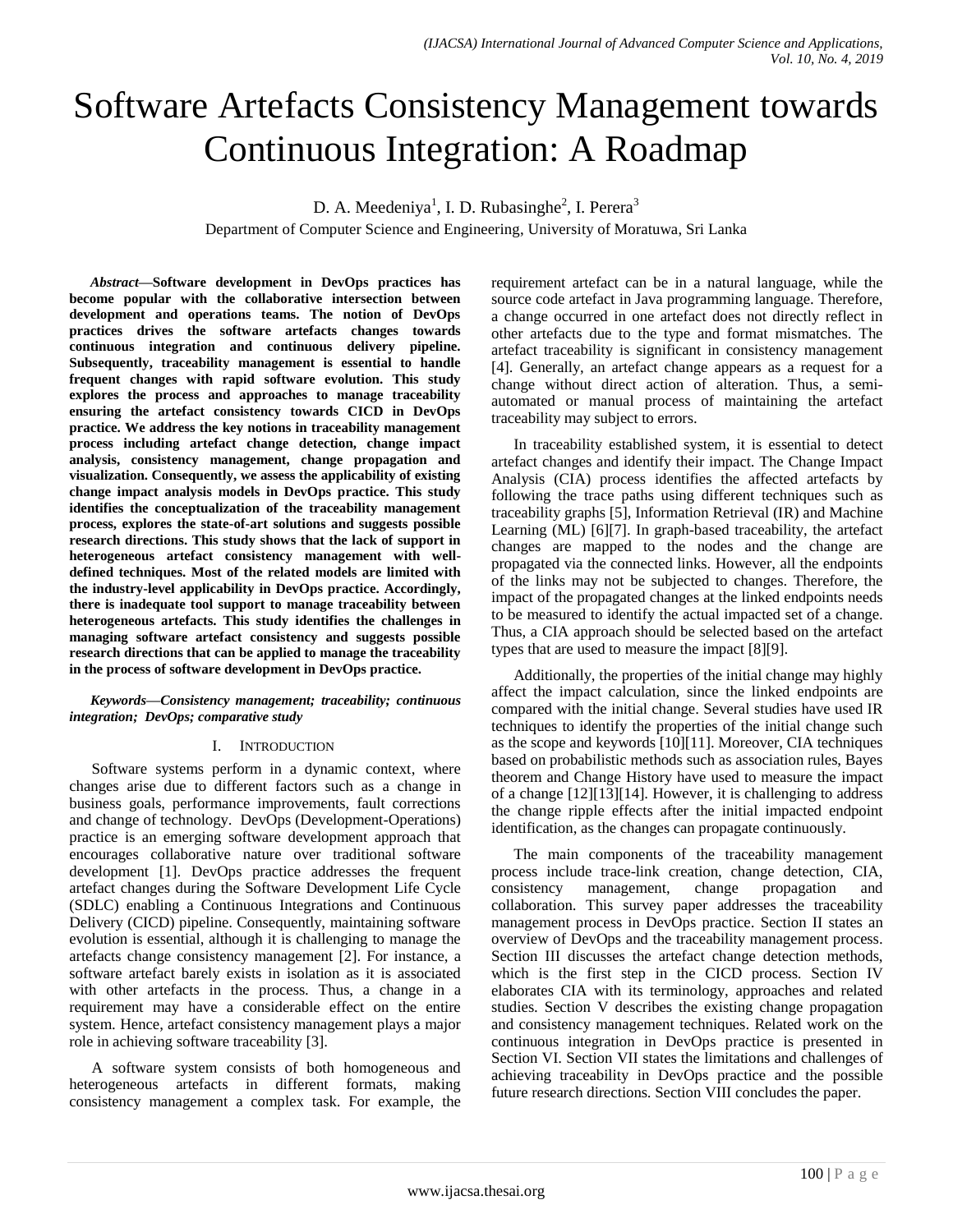# II. BACKGROUND

# *A. Concepts of DevOps*

DevOps practice broadens the view of software engineering paradigm by improving the collaboration across teams, sharing resources, tools and increasing the project performance. This is based on a maturity model that integrates the development and operations teams [15]. There are stages of a DevOps cycle with respect to SDLC phases that include continuous planning, integration, testing, delivery, deployment and monitoring  $[1][15][16]$ . As shown in Fig. 1, in DevOps practice the developers implement the project by enforcing the deployment process and the operations team monitors the progress and faults during the deployment, adhering to CICD process [1]. Mainly the development team is responsible to plan, code, build, test and the operations team is responsible for the project release, deploy, operate and monitor.

The coordination of human resources in a DevOps environment is important to maintain the manageability of collaborative nature. DevOps engineer, that can be an individual or a team, plays a major role by managing the tool support including automation, version control, configuration, maintenance [1]. Consequently, the level of automation in the CICD pipeline is controlled by the DevOps engineer. In this study, we have mainly explored the Continuous Integration (CI) aspects such as change detection, change impact analysis, change propagation and consistency management along with the identification of DevOps tool support and challenges.

# *B. Traceability Management Process*

In a software product, it is essential to maintain artefact consistency whenever a change occurs. Software traceability is required to handle changes during the process of CICD, that integrates the work frequently between the development and operations teams leading to multiple integrations per day [2]. Software traceability follows the life cycle of an artefact both forward and backward and overcomes the inconsistencies during the software development [17]. Thus, each alteration occurs in an artefact is traced among other artefacts and change accordingly based on the impact. The relationship links among artefacts must be updated and maintained consistently. Fig. 2 shows a traceability process model within a collaborative environment. The artefacts with changes in various levels are usually included in each CI task. Thus, the initially established traceability links in the project must be incorporated according to the changes included in each integration. This process consists of change detection, CIA, consistency management and change propagation. Visualization of the traceability links is used to understand the dependencies between the artefacts. It is challenging and costly to manage the consistency of a larger set of artefact relationships whenever a change occurs. Also, the effort of maintaining artefact relations is considerably high though the number of artefacts is minimal [18]. Thus, the accuracy of traceability establishment is important.



Fig. 1. Software Development Process with DevOps practice.



Fig. 2. Traceability Management Process Model.

# III. CHANGE DETECTION

# *A. Types of Artefact Changes*

Change is inevitable in any software development process and should be handled properly to improve product quality while avoiding unnecessary cost [19]. Artefacts in each phase of the SDLC are subjected to change at different frequencies due to change of requirement, technology, managerial decision and fault tolerance. A change in a phase of the SDLC can evolve through the phases based on their dependencies.

Mainly three types of changes can occur during software development. (1) edit changes, that alter the existing elements or sub-elements of the artefacts. For example, changing the name of an attribute in a design class diagram or renaming a source code method name is considered as an edit change; (2) delete changes, that removes one or more existing artefact elements or sub-elements from a traceability model such as removing attributes from a source code class or deleting a class in a design class diagram is considered as a deletion change; (3) add changes, that include new artefact elements or subelements to the existing project. The change detection process identifies whether a change has occurred and detect the details of change such as change type and artefact type.

# *B. Change Detection Techniques*

Among many techniques, edit history approach keeps track of the alterations or the edits as a history [20]. Here, each change is considered as an item for the history and records as another edit. This is already in use with most of the software and non-software related tools and methodologies such as text editors, mainly the "Undo", "Redo" and "Restore" operators [20][21]. However, this technique is mostly used for the change detection of the source code artefact.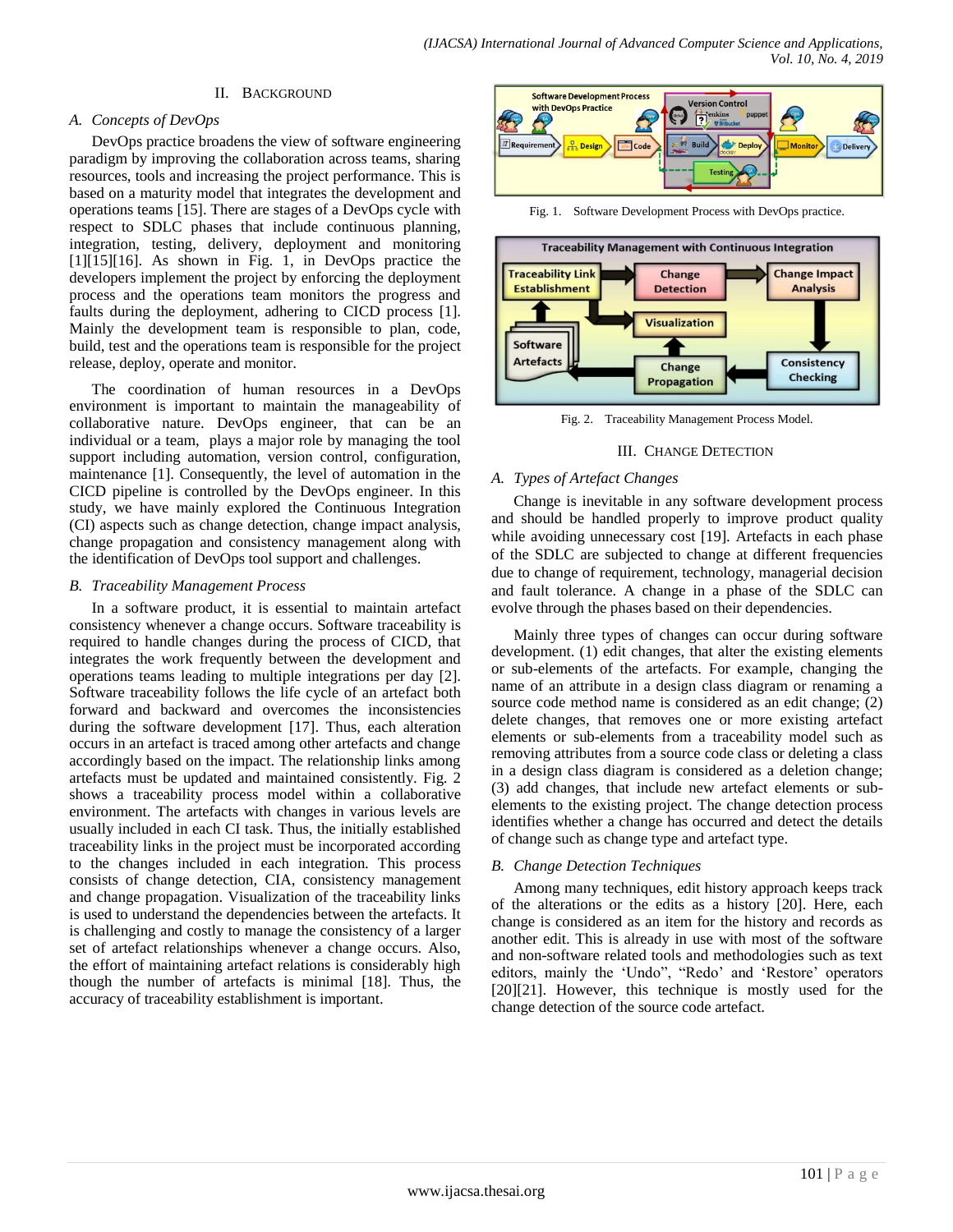Tree differencing is another main change detection technique that represents elements as Abstract Syntax Tree (AST) and calculates the differences to extract detailed change information [22]. AST is a tree representation method of the syntactic structure in the source code, where every node denotes a construct occurrence in the code. This is a welldefined method, for instance, the study done in [19], has transformed a tree to another in hierarchically structured data based on the idea of matching and minimum cost edit scripts. Here, the authors have separated the change detection problem as 'good matching' and 'minimum conforming edit script'. However, it is required the data to be in a tree format. The approach of calculating differences between ASTs is widely used for source code artefacts [22][23].

The customized differencing algorithm is another technique for software artefact change detection. It is used in software maintenance aspects such as program-profile estimation (stale profile propagation). A software artefact type can be taken as the input for a differencing algorithm [22]. However, the implementation of a general algorithm for all types of software artefacts is identified to be impractical rather than having a set of differencing algorithms for each type of software artefacts.

## IV. CHANGE IMPACT ANALYSIS

## *A. Terminology of Change Impact Analysis*

Each change in a single artefact may affect one or more other related artefacts in different degrees. The goal of the CIA is to detect the consequences of an artefact alteration to other artefacts in the software system [12]. Traceability is a key notion to identify the affected artefacts and decide whether evolution is sustainable [24]. Generally, the impact is analyzed before or after a change implementation. The prior analysis of the impact results in better program understandability, change impact prediction and cost estimations. Correspondingly, conducting impact analysis after implementation of a change can be beneficial in tracing ripple effects, selecting test cases and in performing change propagation [1]. Fig. 3 shows the iterative CIA process in software development [25].

Initially, the process analyses a change request to determine the set of changes in which the artefacts can be affected. It is referred to as feature location, with the aim of finding a place that requires the initial change. Then, the CIA is performed to estimate the effects in changes resulting in an Estimated Impact Set (EIS). Afterwards, the change is implemented and the elements in the Actual Impact Set (AIS) are altered. The AIS is not considered to be unique for a given change request as a change can be implemented in different ways.

Fig. 4 shows the types of change impact sets. The Starting Impact Set (SIS) denotes the set of entities initially affected by the change. Then, a subset of it called Candidate or Estimated Impact Set (CIS or EIS) is a subset of SIS, includes the identified potential impact entities that are traced from SIS. The AIS is required to be identified from the EIS. Discovered Impact Set (DIS) are the artefacts that are impacted by the change but have not identified by CIS due to the challenging effect of artefact type mismatches, development mistakes and inconsistencies in artefact naming. These hidden dependencies of the artefacts can be identified manually or using a knowledge-based technique [26][27]. The False Positive Impact Set (FPIS) denotes the artefacts that are overestimated as belong to the CIS, but which are not actually impacted yet.

## *B. Change Impact Analysis Techniques*

One category of change impact analysis approach is a traceability-based and dependence-based technique to identify the effect of a change [25]. Traceability-based CIA is narrowed in recovering the traceability links among software artefacts. Dependence-based CIA evaluates the impact of a proposed change. This technique is biased towards in analyzing program syntax relations and performing CIA of artefacts in the same level of abstraction such as in the level of software design or within the level of source code. The higher-level Unified Modeling Language (UML) models and use case maps are mainly involved in requirement and design level impact analysis. In addition, the source code-based CIA techniques are more capable to determine change impacts of the final software product with improved precision as they analyze the implementation details directly. Table I explores different CIA techniques with their advantages and limitations.

Another categorization of CIA technique is static and dynamic impact analysis [9][28][29]. Static CIA techniques consider all the possible behaviours and inputs. It analyzes the syntax and semantic dependencies of source code and constructs intermediate representations using call graphs and program dependence graphs [9]. Then, the CIA is conducted based on the representations resulting in large impact sets that are difficult to use in practice. Thus, lower precision is a major drawback in static CIA techniques. Besides, dynamic CIA techniques overcome this drawback by considering only a part of the inputs. Hence, their impact sets are identified to be highly precise though lower in safety. Furthermore, dynamic CIA depends on the analysis of the data obtained during the execution such as trace information, relation and coverage information to assess the impact sets.



Fig. 4. Change Impact Analysis Categorization.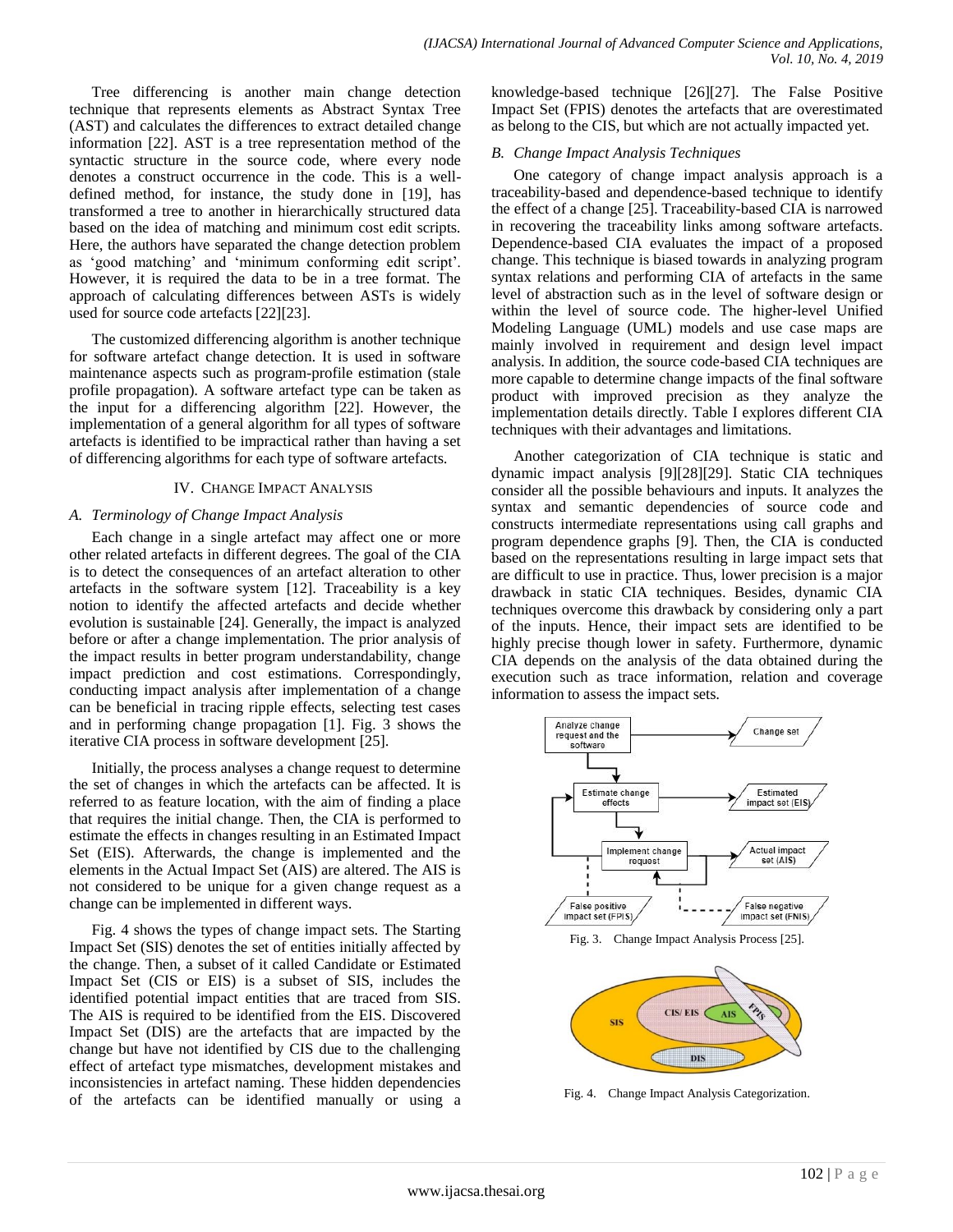| Category                | Technique                                                                                                                                          | Description                                                                                                                                                                                                                                                                                                                                                      |  |  |
|-------------------------|----------------------------------------------------------------------------------------------------------------------------------------------------|------------------------------------------------------------------------------------------------------------------------------------------------------------------------------------------------------------------------------------------------------------------------------------------------------------------------------------------------------------------|--|--|
| Statistical<br>analysis | Data flow analysis, relational language,<br>program slicing, static call graphs [30]                                                               | Has identified that the string analysis is not precise for schema CIA. There is a precision versus<br>computational cost trade-off in this analysis.                                                                                                                                                                                                             |  |  |
|                         | Comparative analysis: Study on impact<br>analysis algorithms, techniques using<br>Precision, Recall and Harmonic mean<br>[11][26][31][32][33][34]. | Results certify that existing algorithms require enhancements and effective mechanisms to facilitate<br>automated tools for the CIA. Have identified required characteristics in impact analysis. Discovered<br>the possibility of transferring impact analysis tools in academia to industry to help developers during<br>maintenance and evolution activities. |  |  |
| Probabilistic-<br>based | Change history and Bayes' theorem [26]                                                                                                             | Maintenance of object-oriented critical systems is addressed. Limited for object-oriented software.                                                                                                                                                                                                                                                              |  |  |
|                         | Call graphs, Entity Dependency Graph<br>[35][30][36][37][38][39][38]                                                                               | Explain the concept of two dependency states; namely, persistent relationship state and immediate<br>relationship state in change propagation. Better program understanding and debugging.                                                                                                                                                                       |  |  |
|                         | Formal Semantics [40] Logical<br>dependencies and classification [39][41]                                                                          | Removal of false positive impacts and consistency checking. Adds valuable information. Restricted<br>for particular change and relation types.                                                                                                                                                                                                                   |  |  |
|                         | Rule-based [36][41][42]                                                                                                                            | Allows developers to smoothly retrace the changes.                                                                                                                                                                                                                                                                                                               |  |  |
|                         | Data mining, Apriori algorithm [6]                                                                                                                 | Useful in change predictions.                                                                                                                                                                                                                                                                                                                                    |  |  |
| History-<br>based       | Historical co-change analysis, change<br>history [6][43][44]                                                                                       | Use version histories to identify logical/evolutionary couplings between entities. Predict impact files<br>after a change.                                                                                                                                                                                                                                       |  |  |
|                         | Machine learning [7][10][26]                                                                                                                       | Classification models to predict the validity of the candidate links. Use unsupervised learning to<br>identify hidden dependencies. Less human involvement                                                                                                                                                                                                       |  |  |
|                         | Logical coupling [27]                                                                                                                              | Use logical coupling with a Markov model. Better accuracy.                                                                                                                                                                                                                                                                                                       |  |  |

TABLE I. COMPARISON OF CHANGE IMPACT ANALYSIS TECHNIQUES

Acharya and Robinson [28] have presented a static CIA framework that is developed as a tool named Imp, to analyse the impact of source code artefacts during the frequent builds.

This mathematical model is used forward slicing consists of three criteria such as range, dependences and summary edges to assess the impact sets. Additionally, this work has used Andersen's algorithm with pointer analysis. This methodology consists of two variations one for high setting impact analysis which is expensive and another for low setting impact analysis which can be performed frequently and faster at a low cost.

Another static impact analysis technique is addressed in [29], that have created clusters of associated source codes based on their co-modification history. Here, dimensionality reduction approaches have used to reduce complexity and perform the impact analysis efficiently. Initially, they have mined the changed repository to find co-occurring source files and developed a matrix containing a degree of closeness in each pair of files. Then, an intrinsic dimensionality method based on eigenvalues has conducted to estimate the lower dimensional representation of the matrix and Principle Component Analysis (PCA) was used to reduce the matrix. Finally, the matrix rows were taken as coordinates of the files; the distance between each pair of files was measured and passed to five clustering methods. However, quantitative measures have not used to evaluate the model impact.

In dynamic CIA approach, the main techniques are path impact and coverage impact [30][35]. Path impact performs at the method level with the use of compressed execution traces to determine impact sets. It processes forward and backward traces to identify the impact of the changes. The forward traces determine all the methods called after the altered methods, while the backward traces find methods into which the execution can return. The coverage impact technique uses the coverage information to identify the executions that traverse at least one method in the change set and it marks the covered methods in each execution. Next, it assesses a static forward trace from each change from the marked methods. Thus, the methods in computed traces become the impact set. Moreover, it is analytically identified that the path impact technique is more precise compared to the coverage impact technique as it makes use of traces instead of the coverage [35]. However, the time and space overhead of the path impact technique is high. The required time in path impact tends to depend on the size of the analyzed trace, though the coverage impact needs a constant time in updating bit vectors at each of the method entries. Besides, the space complexity of coverage impact technique is linear over the size of the program, while it is also proportional to the size of the traces in the path impact technique. The use of dependency network measures such as centrality measures havw also used for the CIA. The work by Nguyen et al. [45] has shown the applicability of dependency network analysis measures in practical applications.

Mainly the CIA techniques can be categorized into a graph, formal, historical and scope-based. The comparative and classification-based approaches are used in most related work while some have developed a specific tool. Among the used CIA techniques, call graphs and dependence graphs are widely used to handle the changes that enable the backtracking ability to debug easily. Most of the artefact types including design, code and test cases are influenced by these call graphs related techniques and IR based: Latent Semantic Indexing (LSI), Frequency-Inverse Document Frequency (TF-IDF) and Vector Space Model (VSM) techniques. In contrast, the work in [46] has shown the drawbacks of dependence graphs and proposed a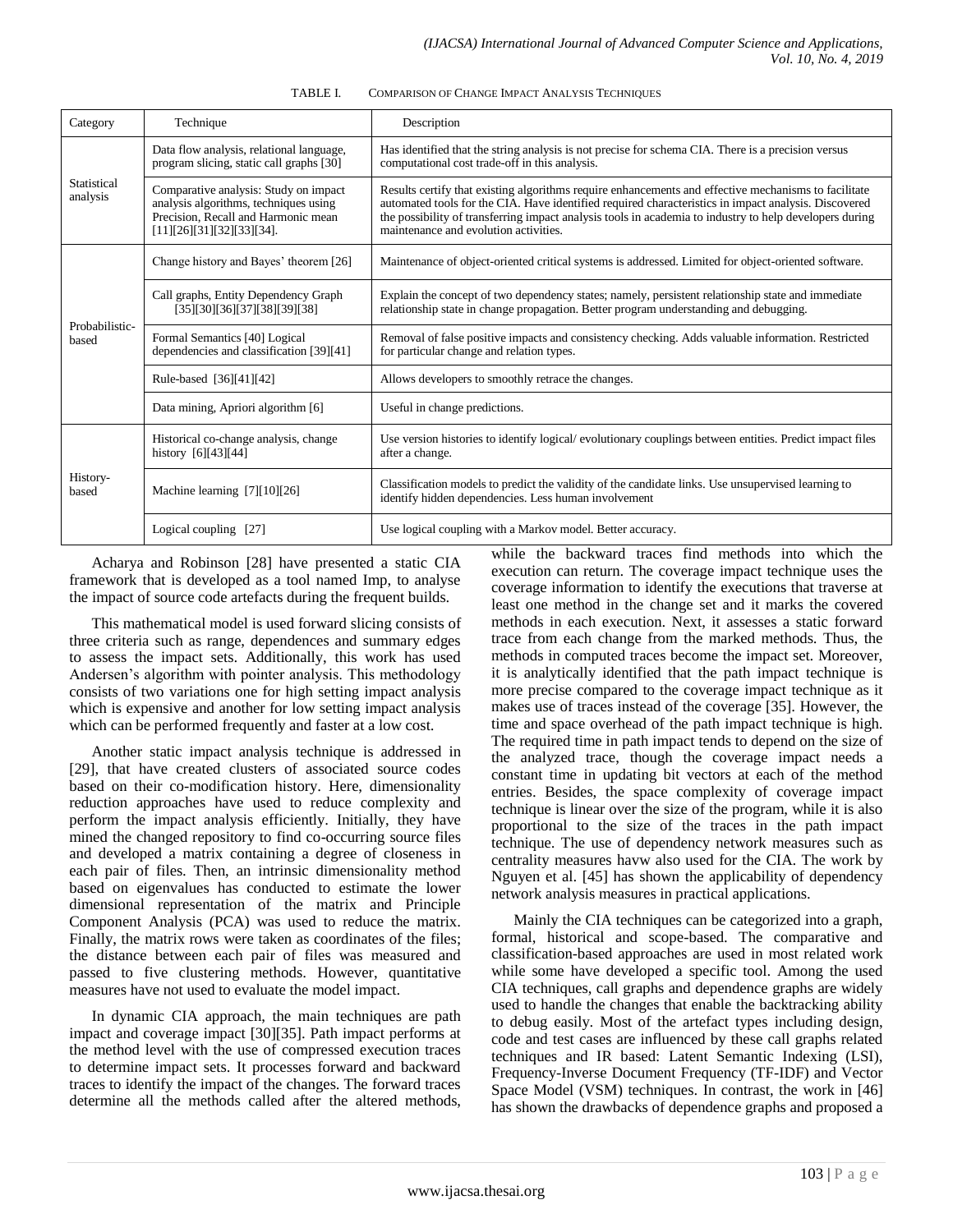modular-based approach for large-scale product lines. The formal semantics, First Order Logic (FOL) and review-based analysis have addressed the requirement artefact type solely. While most of these techniques are semi-automatic, the use of data mining and ML in impact analysis has become a newer trend that tries to completely avoid the human effort with full automation. However, in terms of the scope-based CIA related work, there is a lack of support for later phases of SDLC in particular testing and maintenance phases as the majority are restricted for requirements artefact or source code [17][47][48]. Thus, that limits the applicability of these CIA approaches and related works into a DevOps environment.

#### *C. Change Impact Analysis Models*

A change type classification method for code revision has presented in [21]. The authors have proposed a taxonomy for change types and defined code changes in the form of tree edit operations on the AST of a program. The changes are classified based on the significance level such as low, where local changes to have a minor significance, medium, high or crucial, where interface changes are critical. This work has extended with a tool called ChangeDistiller in [49]. This model assigns a label to every code entity in the AST that denotes the type of each entity and adds a textual named value, covering the actual code. Additionally, they have extracted change couplings from their release history database which have an identical total significance level. These changes have weighted based on the number of transactions they occurred in. Accordingly, the remaining change couplings were the most likely candidates for being affected by changes to coupled entities. This model is shown in Fig. 5, and implemented as the ChangeDistiller [49] plug-in for Eclipse. However it is limited for small projects.

Another model for the CIA for Java programs has presented in [38]. Fig. 6 shows the architecture of a Java source code impact analysis tool called 'Chianti', which is implemented as a plugin in Eclipse IDE.

There are three main submodules in this tool. The initial one is to derive atomic changes from two Java source code versions which are done via pairwise AST comparisons. One other module is responsible for reading test call graphs to detect the original and edited codes. Also, it assesses impacted tests and impacting changes. The other module visualizes the change impact details to the user. Accordingly, this plugin model is mainly based on the call graphs and does not involve calculations for each impact in a quantitative value.



Fig. 5. ChangeDistiller Model [49].



Fig. 6. Chianti Tool Architecture [38].

Wong and Cai [50], have proposed a model to extract the logical models from UML class diagram. This is based on a logical framework named Augmented Constraint Network (ACN). Fig. 7 depicts the structure of an ACN translated class. The classes are weighted based on their number of augmented constraint networks to determine impacted elements. A higher rank is assigned, if there are more sub augmented constraint networks. The distance between the two classes also affects the weight and closely related classes get a higher ranking. The weights are then multiplied with the co-change frequency of entities that are mined from version histories. Accordingly, ten of the highest ranked elements are output to the user.

One of the earliest CIA models [8], has calculated the transitive closure to identify the impacted elements using conceptual models. The concept of intra-method and intermethod data dependency graphs are used to calculate impacts on entities in method bodies and change dependencies between methods, respectively. Object-oriented dependency graphs are used to compute the change impact at the system level. Additionally, they have declared four types of impacts between every two related entities including contaminated (both are impacted), clean (both are not impacted), semi-contaminated (the source does not impact the target though the source can be impacted) and semi-clean (the source is not impacted, but it propagates changes to the target). These types are used to assign weights to relationships among entities, based on their impact relation type. Then the total change impact weight is assessed as the sum of all weights, which are assigned to the relations between two entities. Finally, the total change impact weight is assigned to all graphs to enable impact calculation.

A CIA approach for architectural models using OCL4 to express explicit rules has proposed in [51]. They have searched the impacted elements and a distance measure is used to control the propagation of changes to the indirectly related software entities. It either cancels the change propagation or weights the impact paths based on their nesting depth. Also, they have presented a taxonomy of change types that provide three elemental change types such as add, remove and change. The impact analysis model presented in [52], has extracted changes from a repository and compiled into a matrix. The authors have computed association clusters using singular value decomposition. Every file in a cluster was assigned a weight based on its degree of participation in that cluster. High singular values have denoted that a file was subjected to be impacted by changes to other files of the same cluster.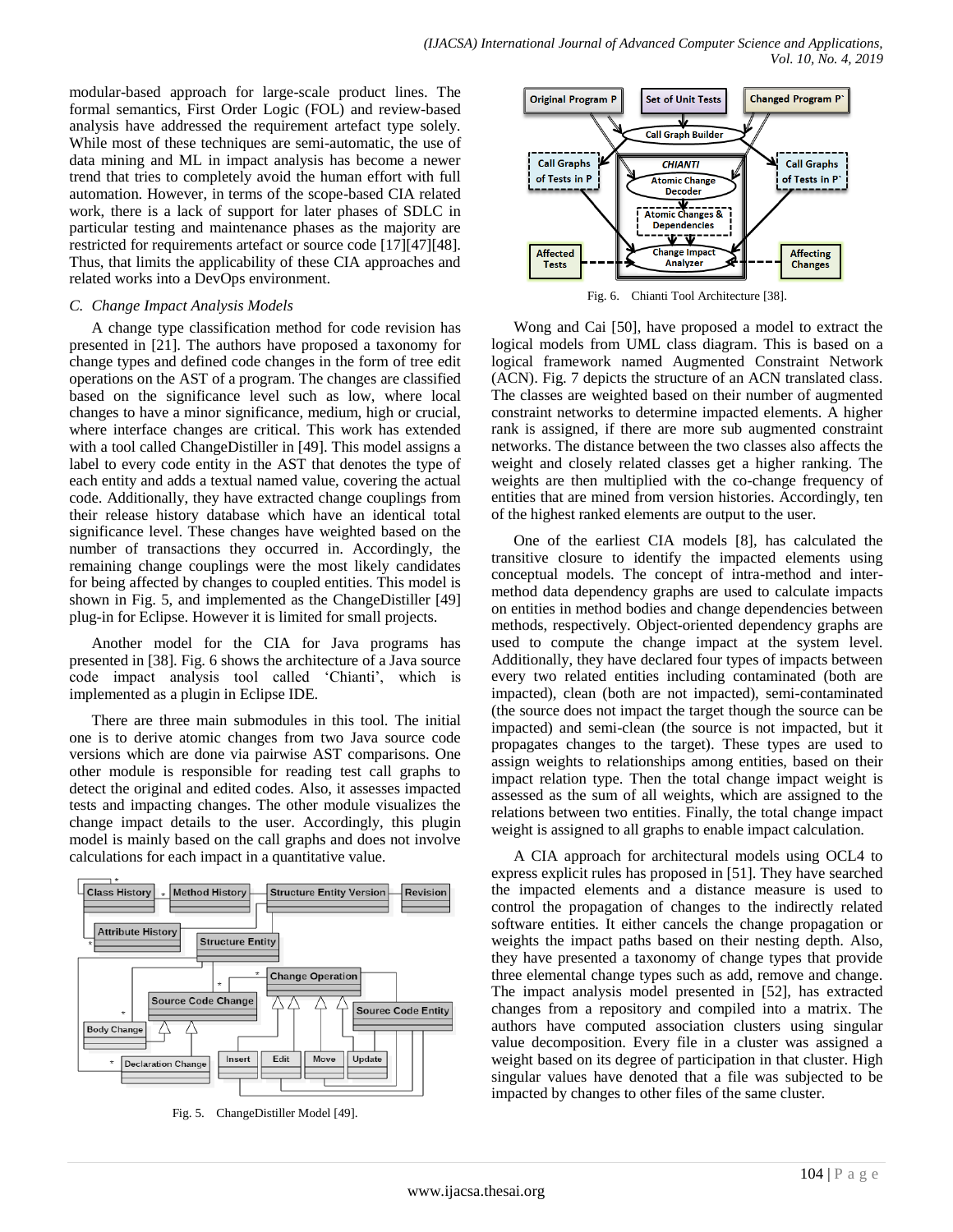| Constraint Network:                              |  |  |  |  |  |
|--------------------------------------------------|--|--|--|--|--|
| A interface : {orig, other}                      |  |  |  |  |  |
| A impl : {orig, other}                           |  |  |  |  |  |
| A impl = $orig \Rightarrow A$ interface = $orig$ |  |  |  |  |  |
| Dominance Relation:                              |  |  |  |  |  |
| (A impl, A interface)                            |  |  |  |  |  |
|                                                  |  |  |  |  |  |

Fig. 7. ACN Translation of a Class [50].

Hattori et al. [53], have proposed another approach to estimate the possible impact elements using a dependency graph that represents the source code and a reachability analysis over the graph. They have extracted the change sets and analysed the impacted entities using a probabilistic algorithm based on Bayes' theorem that removes the falsepositives. Apriori and Disjunctive association rule algorithms were used to weight and sort the impacts based on their likelihood. Another change impact analysis model is presented by Arnold and Bohner in the area of traceability [54]. They have considered the changes occurred in documentation and source codes to identify the SIS. Then, dependency graphs were used to obtain CIS based on direct impacts. Moreover, the reachability graph visualizations were used to identify the indirect impacts. They have applied this process incrementally to identify the CIS to minimize the false positive rate. A source code artefact CIA approach based on the change requests provided in natural language document such as bug reports is presented in [55]. They have IR technique to estimate the impact set; LSI to analyze textual change requests, dynamic analysis to evaluate the execution information and data mining to examine the evolutionary information. This work has shown that the accuracy improves regarding the metrics; precision, recall and f-measure by combining these multiple approaches.

Although there are several CIA studies, the majority has been limited only up to design level or source code artefact in considering the artefact types while operational level artefacts like build scripts are not addressed.

## V. CONSISTENCY MANAGEMENT

During SDLC, various artefacts process through different stages and it is essential to maintain the consistency between all the artefacts, whenever an artefact change occurs. After predicting the artefact change effects during the CIA, consistency management and change propagation are performed to trace the ripple effects [25]. Thus, maintaining consistency plays a major role in managing artefact consistency during the CICD process in a DevOps environment.

# *A. Change Propagation Techniques*

Heuristic rules are one of the techniques that can be used to aggregate the detected changes to propagate the changes. This enables to obtain the optimal solution of the change propagation path with higher performance irrespective of the completeness of the information [56]. Source code artefact change propagation is addressed in [20] using an aggregation algorithm with heuristic rules.

The distance-based technique is mainly based on temporal and spatial distance. For the change propagation, this method considers the time taken between changes and the location distance among two modifications. These distances are measured using AST and the graph-based representations associated with graph traversal algorithms [20][51].

# *B. Consistency Management Approaches*

Artefact changes or refinements happen at any time. Their consequences may not result in a uniform pattern, where some refinements may reflect and impact on other artefacts. Thus, the stability among artefacts can be inconsistent and can fail in representing the expected software solution with stakeholder dissatisfaction. Therefore, consistency management, the ability to preserve the synchronization among software artefacts along with the occurring changes, is essential to minimize efforts in software system maintenance [57]. Hence, an artefact alteration or the presence of outdated artefacts should consistently reflect on the other affected artefacts.

Several studies have addressed consistency management and change propagation with CIA [36][40][42]. A predictive model is presented in [14] to predict the change propagation. The approach does not require access to the source code. It derives information from expert knowledge, user manuals and maps them in a weighted dependency graph. Reachability analysis is done on that weighted graph to reason the change propagation. The tool "JTracker" is popular for assisting change propagation and CIA in such that when a programmer changes a class, this tool creates the potentially impacted neighbouring classes. The propagation is terminated if the changes in neighbouring classes are not necessary. "JRipples" is another significant tool to support change propagation during the incremental changes [12][25].

In an earlier related study, Lee [58] has addressed impact analysis algorithms and evaluation metrics, which have been developed in a tool called "ChaT" tool leading path to research on CIA for object-oriented programs. That algorithm relies on the computation of the transitive closure of object-oriented data dependency graphs. Those graphs based on control and data flow information extracted from the code program. The algorithms analyze the relationships between components and weight them according to the type of relation. It is expressed as a set of impact propagation rules.

## VI. CONTINUOUS INTEGRATION AND DEVOPS TOOLS

Continuous Integration is the repetitive integration process of developing and testing during a software development process [2][16]. It elaborates the frequent merging of the sole components of a software system to a shared branch by preserving the healthiness of the code. The automation of the CI process is significant to reduce the risks associated with software development such as lack of deployable software, late discovery of defects and lower project visibility [2].

In CI, the code commits to the version control repositories are frequently pushed to the CI servers and generate build scripts to integrate the new changes to the software. For instance, the concept of a single source point is encouraged using version control repositories such as CVS, Subversion, Perforce and Visual SourceSafe that allows accessing all the source codes from a single primary location. After each build script execution by the CI servers, the feedback mechanism notifies the status of the build. It is recommended to fix the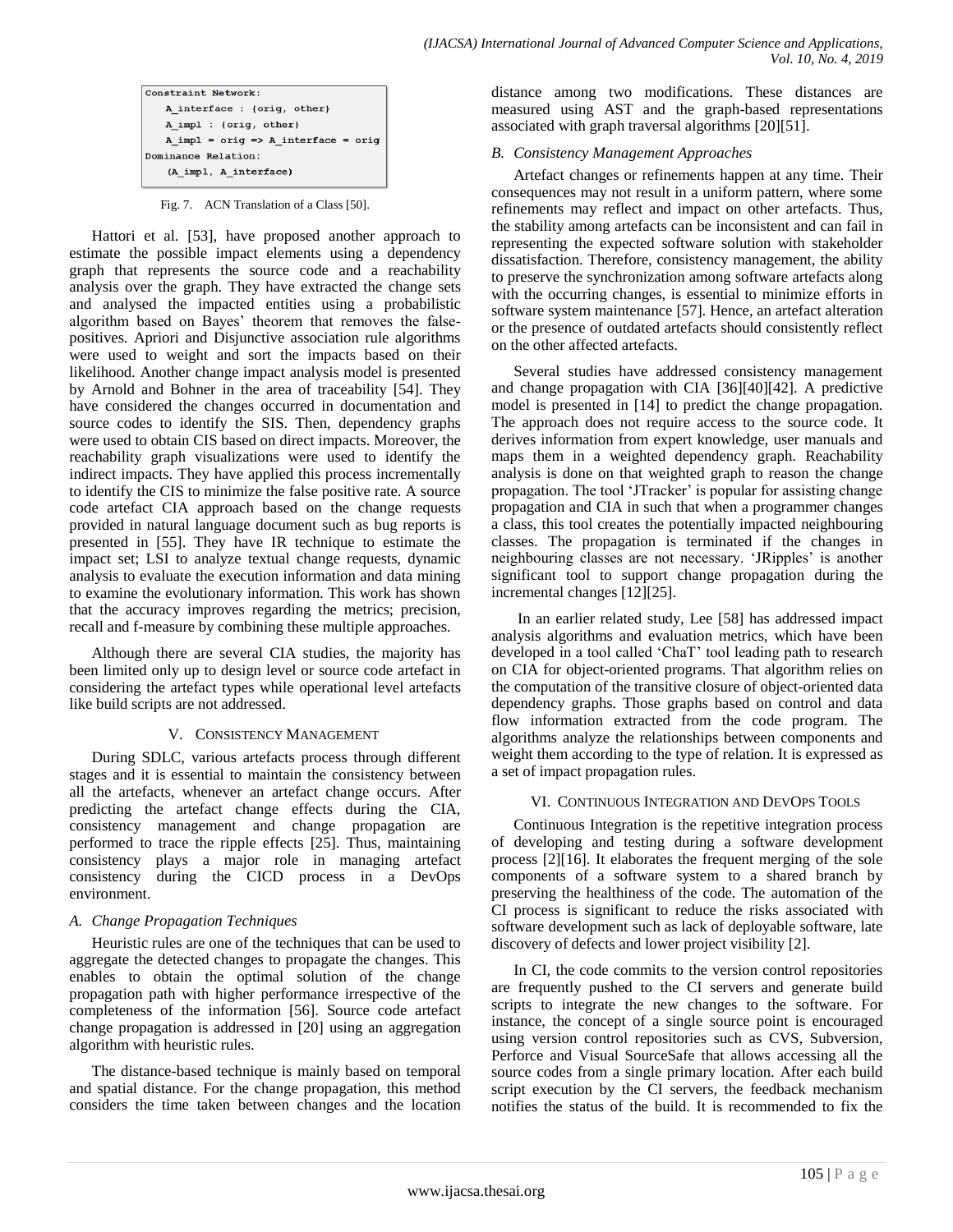discovered pipeline failures at the earliest possible way to preserve CI. Moreover, CI and testing are intricately linked together [16][59]. In order to trace the software artefacts, this method uses scripts based on version controlling to control the code rather than the individual commands. The "Echo" approach is an evolving tool-based solution that addresses traceability in requirements, as it is impractical to use static documents to track the requirement artefacts in an Agile environment [60].

DevOps enables efficient deliverables by speeding-up the customer query processing using tool support [15]. The tool support in a DevOps environment, such as Jenkins, Travis, Ansible, Docker, Sonar, Maven and OpenStack helps to maintain CI and traceability. For instance, the existing highlevel plugins such as Hudson post-build scripts enable automated analysis of CI operations in Jenkins. However, many supportive tools have mainly considered the source code artefact integrations regardless of other artefact combinations such as a modification in requirements, design and test cases. Further, the consequences of changes in integrations have not analyzed in terms of CIA and change propagation aspects. This section explores the main features of DevOps supportive tools.

Jenkins is a prominent opensource DevOps support tool that monitors frequently executed jobs. It is a rapid CI server with error detection. Jenkins server performs a set of tasks supported by a trigger, that can be a change in a version management system [61]. The main tasks of theworkflow are acquiring Git source code, trigger the job, build the source project and notify the results. The list of tasks includes performing a software build with Apache Maven, executing a shell script, archiving the build results and starting the integration tests. Jenkins builds and tests software systems continuously and supervises the job executions even though it is running on a remote machine. Further, Jenkins configuration is simple, deployable in large scale environments and call slaves from the cloud by adhering to a slave topology [62].

Puppet is another configuration tool in DevOps, based on deploying microservices efficiently [59]. The configurations are described using a set of scripts defined in a Domain Specific Language (DSL). Puppet provides a unified interface for activities such as starting system services that require different tasks in the various Operating Systems. Travis is another distributed CI service that supports building and testing open source software projects. It encourages teamwork by tightly coupling to DevOps practices [63]. It can perform automatically scheduled tests with GitHub repositories. Docker is an open platform to build, ship and execute distributed software applications even on a virtual machine or a cloud environment [59]. The existence of microservices has enriched by tools including Docker. It has made the containers or objects that hold and transport data accessible easily.

Table II summarizes the features of the related studies in artefact traceability management in terms of change detection, CIA, consistency management, change propagation and CI. For instance, Zhang et al. [64], have addressed the change detection and impact analysis with a framework implemented in AspectJ programs and [65] is an architectural level artefact specific work. The workspace awareness tool in [66] has involved all the phases in continuous integration in an event-based approach, but it lacks automation. The tool Echo based on agile practice presented by [60], has addressed requirements and design related artefacts.

| Rated studies                                                                                       | Traceability<br>establishment                                 |                                                   | Change detection Change impact analysis                           | Consistency<br>management                                            | Change propagation                          | Continuous<br>integration                |
|-----------------------------------------------------------------------------------------------------|---------------------------------------------------------------|---------------------------------------------------|-------------------------------------------------------------------|----------------------------------------------------------------------|---------------------------------------------|------------------------------------------|
| Impact propagation approach based on A rule-based approach<br>artefact change types [42].           | to detect dependency                                          |                                                   | Rule-based approach.<br>Multi-level modelling.                    | Multi-<br>perspective                                                | Analyze dependency<br>relations recursively |                                          |
| Requirements traceability tool for<br>Agile methodologies [60].                                     | Text annotations.<br>Conversation-centric<br>model.           | Visualization.                                    | Manually via<br>visualization. Forward,<br>backward traceability. |                                                                      | Use of elaboration<br>activities.           | Versioning.                              |
| CIA to locate failure reasons in<br>AspectJ programs [64].                                          |                                                               | Use syntactic<br>dependency.                      | Static AspectJ call<br>graphs.                                    |                                                                      |                                             |                                          |
| Architectural decisions change<br>management to demystify architecture<br>$[65]$ .                  | A template-based<br>approach using<br>architectural decision. | Decision-based<br>approach.                       | Manual analysis.                                                  | Decision-based<br>approach with manual<br>monitoring.                |                                             |                                          |
| Tool solution for early change<br>detection and resolution on code<br>conflicts $[66]$ .            | Event-based approach.                                         | Visualization.                                    | Event-based approach.<br>Binary measurements.                     | <b>YANCEES</b><br>Manual<br>notification service.<br>visualizations. |                                             | Use a tool for<br>workspace<br>awareness |
| Artefact change management based on Feature-oriented<br>a feature-oriented hypothesis. [67].        | approach.                                                     | Feature-oriented<br>manner.                       | Calculate artefact<br>feature dependencies.                       |                                                                      |                                             |                                          |
| An artefact management tool to assess<br>IR capabilities in traceability recovery<br>[68]           | Information retrieval<br>methods.                             | Matrix-based<br>using VSM.                        | Rule-based approach.                                              | Traceability<br>recovery using<br>LSI.                               |                                             |                                          |
| Semi-automated traceability creation<br>on requirements, design decisions and<br>architecture [69]. |                                                               | An integrative<br>approach by<br>using LISA tool. | An integrative<br>approach by integrating<br>tool AREL.           |                                                                      |                                             |                                          |
| Traceability based on event<br>notifications in distributed<br>development environments [70].       | Event-based approach.                                         | Publisher-<br>subscriber<br>technique.            | Event-based approach.<br>Event logs for artefacts.                |                                                                      | Update artefact event<br>logs.              |                                          |

TABLE II. COMPARISON OF RELATED WORK ON TRACEABILITY MANAGEMENT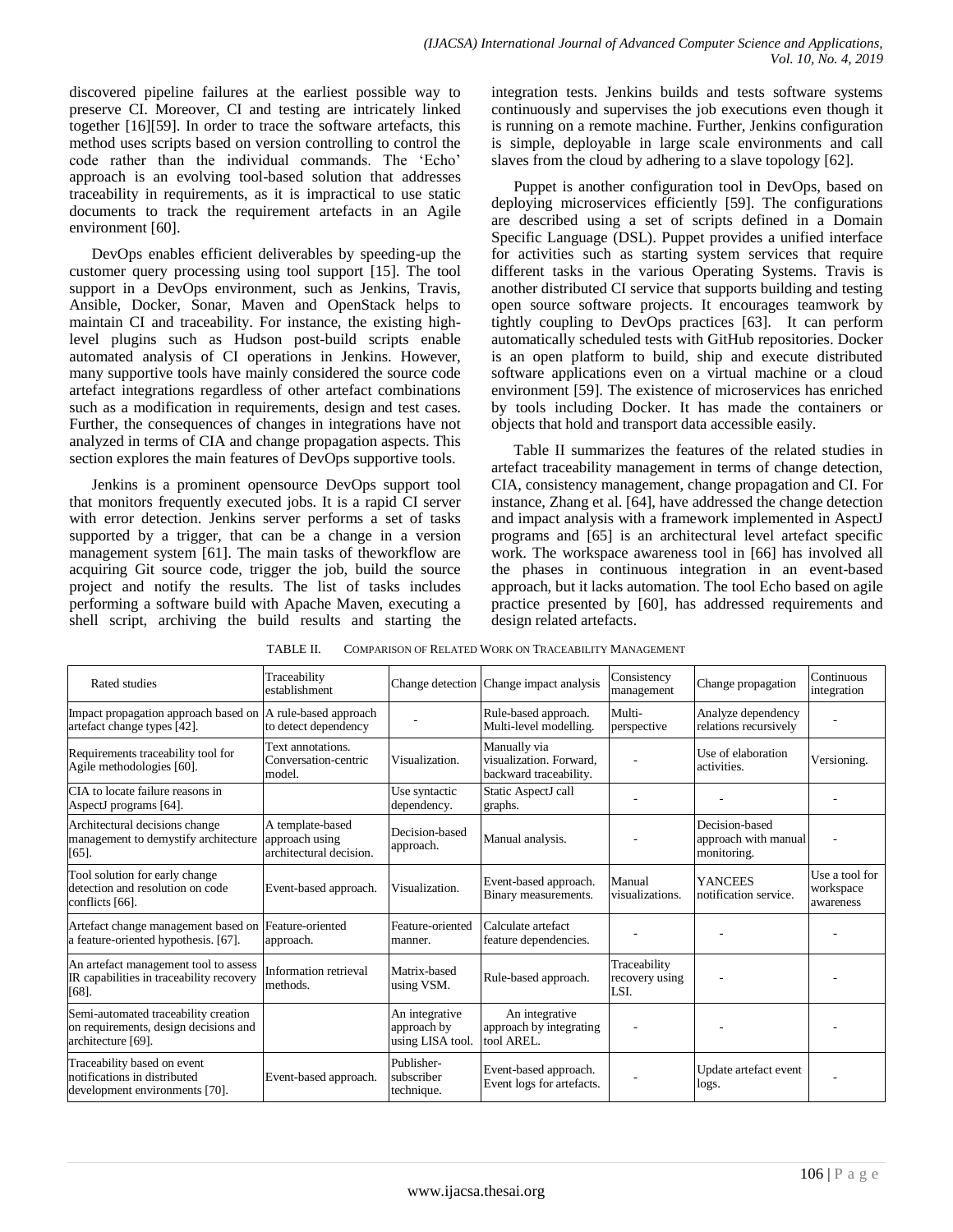## VII.DISCUSSION

# *A. Limitations in Existing Studies*

One major limitation in the current state-of-art and research-level solutions for change detection, CIA, consistency management, change propagation and CI is being solely addressing the source code artefact [22][28][55][64]. Therefore, tracing heterogeneous artefacts corresponding to all the stages of SDLC with CIA remains challenging with respect to rapid changes. Otherwise, adapting to multiple separate tools or frameworks is one way out which leads to a higher traceability management cost. Another challenge in CI is identified as having continuous prioritization for integrations.

The influence of the CIA is important in the traceability management process in a DevOps practice as consistency management and change propagation depend on it. However, many studies have not addressed all the relevant artefacts and consider only a few numbers of CIA approaches, due to the heterogeneity nature of the artefacts. Thus, related studies are limited to either requirement and design level artefacts or entirely on source code artefact [17][47][48]. There is a lack of research in adequate successful attempts that addresses both development and operations level artefacts covering the entire SDLC. The existing research-level outcomes lack proper user interface and visualization features that are essential for a collaborative development environment such as DevOps for fast decision making. Moreover, some studies are domain specific such as for product line environments, modular software, safety critical context. [24][46][34]. Consequently, being dependent on a specific tool environment and integration incompatibilities with existing tools limits the practical usage of traceability tools in a wider range [49][69]. The rule-based techniques can resolve the heterogeneity nature of the artefacts,

but requires human involvement to define newer rules [40]. Thus, automation becomes problematic that eventually increases the traceability cost. Table III summarizes the feature considerations of some of the existing tools.

The lack of automation capabilities and the need for adapting to multiple tool-chains have limited the adaptation of traceability in DevOps practice. Some of the existing solutions are limited to semi-automation, which is not sufficient to reduce the traceability cost in large-scale solutions. Thus, achieving automation for complete traceability management process model is important for a DevOps environment to cope with the frequent change integrations.

# *B. Future Research Directions*

Addressing the heterogeneity of artefacts in change detection, CIA, consistency management, change propagation and CI is one prominent active research directions. This will help to reduce the traceability management cost in practice and encourage practical traceability adaptation. Machine learning and probabilistic methodologies are becoming a promising solution stack as well [7]. Thus, a possible suggestion is to incorporate machine learning based algorithms to establish traceability links, so that the human involvement in defining rules and monitoring can be avoided to cope with the new formats of artefacts. In addition, it will enable the transformation from semi-automation to automation.

Moreover, different methodologies can be integrated into a common platform to reduce the overhead of adapting to multiple tools or frameworks. This will reduce the cost associated with the tool-chain management and the inconsistencies among tools. Further, maintaining the research outcomes of the traceability management in the context of DevOps would be helpful to approach for stable solutions.

| Tools                             | TraceME [71] | IBM DOORS [72] | TraceAnalyzer<br>$[73]$ | LDRA-TBmanager<br>$[74]$ | ArchEvol<br>$[75]$ | ReqView<br>$[76]$ | ArchStudio<br>$[77]$     |
|-----------------------------------|--------------|----------------|-------------------------|--------------------------|--------------------|-------------------|--------------------------|
| Features                          |              |                |                         |                          |                    |                   |                          |
| Requirement traceability          | V            | $\sqrt{ }$     |                         | $\sqrt{ }$               |                    | $\sqrt{ }$        |                          |
| Design level traceability         |              |                | $\sqrt{ }$              |                          | $\sqrt{ }$         |                   | N                        |
| Heterogeneous artefacts           |              |                | N                       | ٦                        |                    |                   |                          |
| Traceability visualization        |              | $\sqrt{ }$     | $\sqrt{ }$              |                          | $\sqrt{ }$         |                   | N                        |
| Traceability validation           |              |                |                         |                          |                    |                   |                          |
| CI/ scheduling/ versioning        |              | $\sqrt{ }$     |                         | V                        | $\sqrt{ }$         | $\sqrt{ }$        |                          |
| Change detection                  |              |                |                         |                          |                    |                   |                          |
| Change impact analysis            | $\sqrt{ }$   | $\sqrt{ }$     |                         |                          |                    |                   |                          |
| CIA validation                    |              |                |                         |                          |                    |                   |                          |
| Change propagation visualization  |              |                |                         |                          |                    |                   |                          |
| Consistency management, PM        |              | $\sqrt{ }$     |                         |                          |                    | V                 | $\overline{\phantom{a}}$ |
| DevOps tools stack supportability |              |                |                         |                          |                    |                   |                          |
| IDE independence                  |              |                |                         |                          |                    | $\sqrt{ }$        |                          |
| Performance analysis              |              |                |                         |                          |                    |                   |                          |

TABLE III. FEATURE COMPARISON OF EXISTING TRACEABILITY MANAGEMENT TOOLS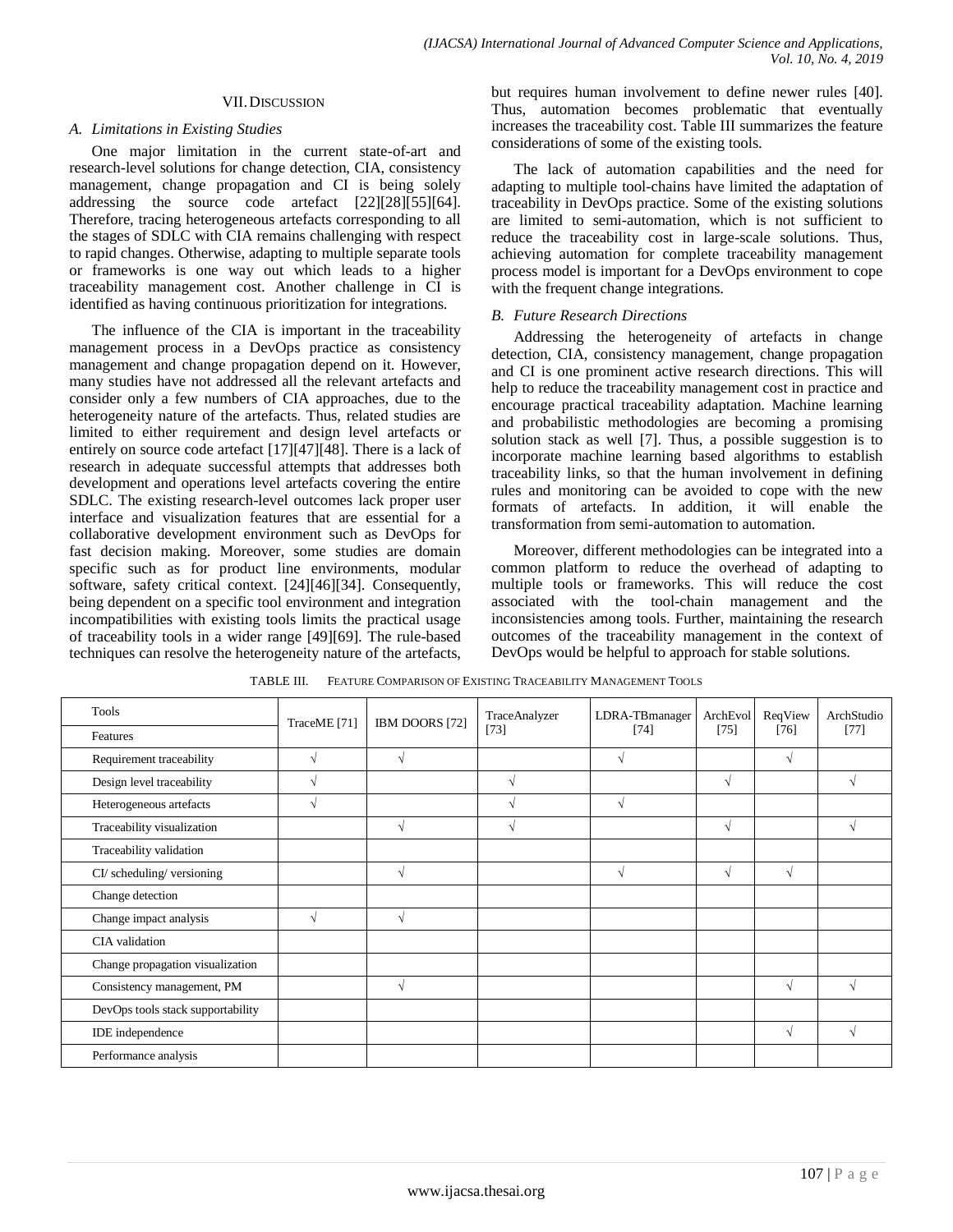#### VIII. CONCLUSION

This survey explores the current approaches and techniques for achieving software artefact traceability in a DevOps environment. This paper mainly considered the tasks such as change detection, change impact analysis, consistency management and change propagation with continuous integrations in DevOps practice, that accommodate for feasible traceability management. Moreover, software artefacts traceability management can be implemented as a supportive tool in DevOps practice. Traceability links are generated by considering the dependencies among artefacts. In order to support the CICD pipeline, change detection is performed for each CI task that contains artefact changes in the forms of an edit, addition or removal. The main associated techniques are edit-history, tree-differencing and differencing algorithms. Then, the impact of a given changed is identified with different approaches such as call graphs, dependence graphs, program slicing, formal semantics, logical coupling, IR and rule-based approaches. Further, mathematical weight-based approaches are used for the CIA process. Heuristic rules and distancebased techniques are discussed in the change propagation that follows the impacted artefacts based on the CIA results.

However, most of the related studies have limitations that restrict their suitability for traceability management in a collaborative DevOps environment. Most of the existing methodologies have not addressed artefacts in all stages of SDLC and considered only the requirement, design level or source code artefacts. Although some studies have addressed a fully-automation process considering specific artefact types, there are limitations such as high traceability cost and efforts in a DevOps environment due to the frequent CI tasks. Thus, automated tool support for traceability management that addresses the overall SDLC in a DevOps environment is a need in practice. Accordingly, the requirement of having a generalized traceability solution to cope with the maximum types of artefacts, with a minimum cost and maximum level of automation is identified as a future research direction for an efficient traceability management process in DevOps practice.

#### ACKNOWLEDGMENT

The authors acknowledge the support received from the Senate Research Committee Grant SRC/LT/2017/12, University of Moratuwa, Sri Lanka in publishing this paper.

#### **REFERENCES**

- [1] L. J. Bass, I. M. Weber, and L. Zhu, DevOps: A Software Architect's Perspective, 1st ed. Addison-Wesley Professional, 2015.
- [2] P. M. Duvall, S. Matyas, and A. Glover, Continuous Integration: Improving Software Quality and Reducing Risk, 1st ed. Addison-Wesley Professional, 2007.
- [3] S. A. Bohner and R. S. Arnold, Software change impact analysis. Wiley-IEEE Computer Society, 1996.
- [4] I. Sommerville, Software Engineering, 10th ed. New York: Addison-Wesley Professional, 2010.
- [5] W.T. Lee, W.Y. Deng, J. Lee, and S.J. Lee, "Change impact analysis with a goal-driven traceability-based approach," Int. J. Intell. Syst., vol. 25, no. 8, pp. 878–908, 2010.
- [6] T. Zimmermann, A. Zeller, P. Weissgerber, and S. Diehl, "Mining version histories to guide software changes," IEEE Trans. Softw. Eng., vol. 31, no. 6, pp. 429–445, 2005.
- [7] C. Mills, "Towards the automatic classification of traceability links," in 32nd IEEE/ACM International Conference on Automated Software Engineering-ASE 2017, 2017, pp. 1018–1021.
- [8] M. Lee and A. J. Offutt, "Algorithmic analysis of the impacts of changes to object-oriented software," in Technology of Object-Oriented Languages and Systems, 2002, pp. 61–70.
- [9] G. Tóth, P. Hegedűs, Á. Beszédes, T. Gyimóthy, and J. Jász, "Comparison of different impact analysis methods and programmer"s opinion: an empirical study," in 8th International Conference on the Principles and Practice of Programming in Java - PPPJ "10, 2010, pp. 109–118.
- [10] W. Wang, Y. He, T. Li, J. Zhu, and J. Liu, "An Integrated Model for Information Retrieval Based Change Impact Analysis," Sci. Program., vol. 2018, no. Article ID 5913634, pp. 1–13, 2018.
- [11] Y. Zhang, C. Wan, and B. Jin, "An empirical study on recovering requirement-to-code links," in 17th IEEE/ACIS International Conference on Software Engineering, Artificial Intelligence, Networking and Parallel/Distributed Computing - SNPD, 2016, pp. 121– 126.
- [12] S. Lehnert, "A taxonomy for software change impact analysis," in 12th International Workshop and the 7th Annual ERCIM Workshop on Principles on Software Evolution and Software Evolution - IWPSE-EVOL "11, 2011, pp. 41–50.
- [13] T. Mens, J. Buckley, M. Zenger, and A. Rashid, "Towards a Taxonomy of Software Evolution," Journal of Software Maintanance and Evolution, vol. 17, no. 5, pp. 309–332, 2005.
- [14] A. Aryani, I. D. Peake, and M. Hamilton, "Domain-based change propagation analysis: An enterprise system case study," in 2010 IEEE International Conference on Software Maintenance, 2010, pp. 1–9.
- [15] F. M. A. Erich, C. Amrit, and M. Daneva, "A qualitative study of DevOps usage in practice," Journal of Software Evolution and Process, vol. 29, no. 6, p. e1885, 2017.
- [16] A. Eck, F. Uebernickel, and W. Brenner, "Fit for continuous integration: how organizations assimilate an agile practice," in 20th Americas Conference on Information Systems - AMCIS "14, 2014, pp. 1–11.
- [17] M. Rath, D. Lo, and P. Mäder, "Analyzing requirements and traceability information to improve bug localization," Proc. 15th Int. Conf. Min. Softw. Repos. - MSR "18, pp. 442–453, 2018.
- [18] J. Cleland-Huang, A. Zisman, and O. Gotel, Software and Systems Traceability, 1st ed. London: Springer-Verlag London, 2012.
- [19] S. S. Chawathe, A. Rajaraman, H. Garcia-Molina, and J. Widom, "Change detection in hierarchically structured information," ACM SIGMOD Rec., vol. 25, no. 2, pp. 493–504, 1996.
- [20] E. Kitsu, T. Omori, and K. Maruyama, "Detecting Program Changes from Edit History of Source Code," in 20th Asia-Pacific Software Engineering Conference (APSEC), 2013, pp. 299–306.
- [21] B. Fluri and H. C. Gall, "Classifying Change Types for Qualifying Change Couplings," in 14th IEEE International Conference on Program Comprehension (ICPC"06), 2006, vol. 2006, pp. 35–45.
- [22] J.-R. Falleri, F. Morandat, X. Blanc, M. Martinez, and M. Montperrus, "Fine-grained and accurate source code differencing," in 29th ACM/IEEE International Conference on Automated Software Engineering - ASE "14, 2014, pp. 313–324.
- [23] T. Sager, A. Bernstein, M. Pinzger, and C. Kiefer, "Detecting similar Java classes using tree algorithms," in International Workshop on Mining Software Repositories - MSR "06, 2006, pp. 65–71.
- [24] H. Cho, J. Gray, Y. Cai, S. Wong, and T. Xie, "Model-Driven Impact Analysis of Software Product Lines," in Model-Driven Domain Analysis and Software Development, IGI Global, 2011, pp. 275–303.
- [25] B. Li, X. Sun, H. Leung, and S. Zhang, "A survey of code-based change impact analysis techniques," Softw. Test. Verif. Reliab., vol. 23, no. 8, pp. 613–646, Dec. 2013.
- [26] I. G. Czibula, G. Czibula, D. L. Miholca, and Z. Marian, "Identifying Hidden Dependencies in Software Systems," Stud. Univ. Babeș-Bolyai Inform., vol. 62, no. 1, pp. 90–106, 2017.
- [27] S. Wong, Y. Cai, and M. Dalton, "Change Impact Analysis with Stochastic Dependencies," PA, USA, 2011.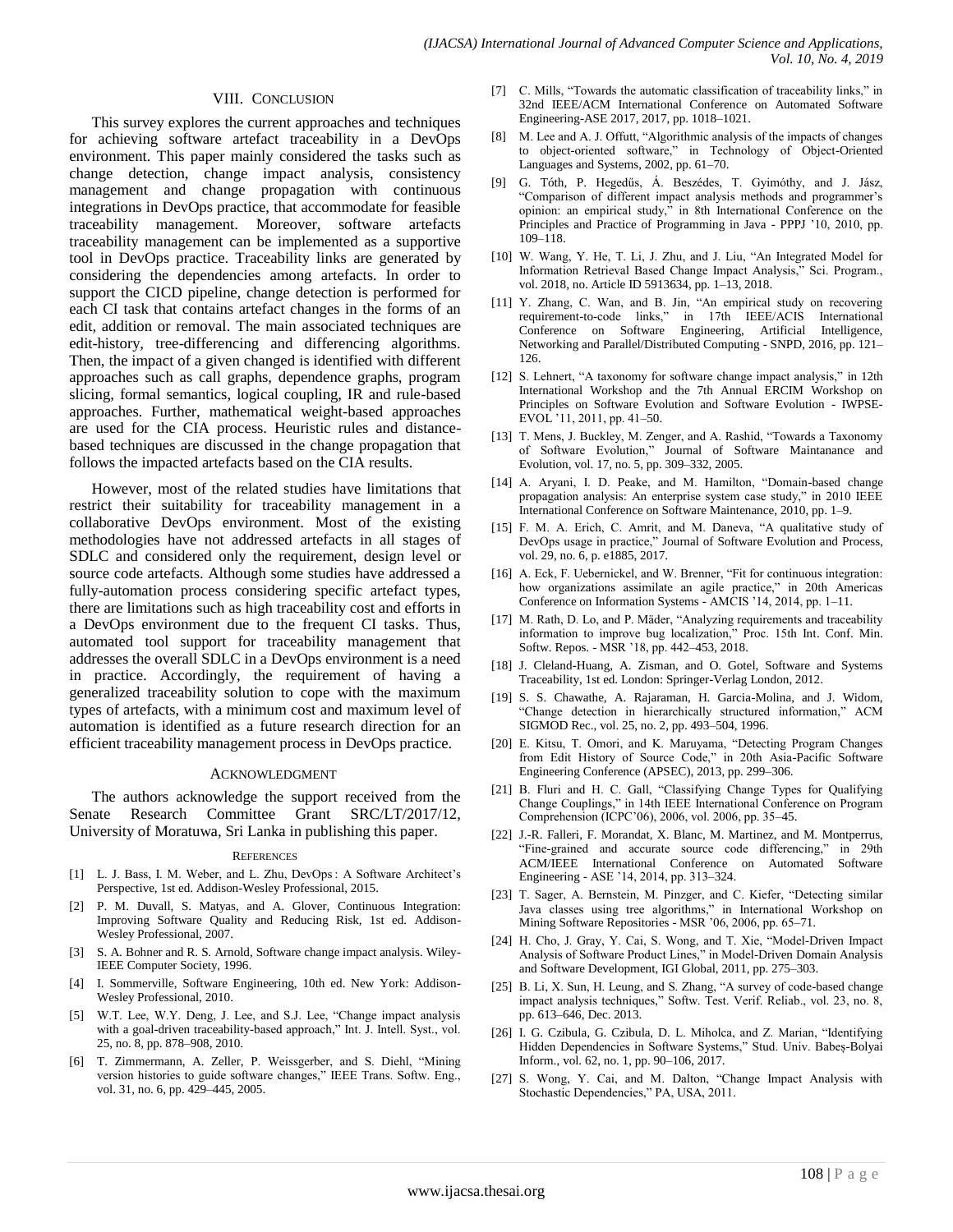- [28] M. Acharya and B. Robinson, "Practical change impact analysis based on static program slicing for industrial software systems," in 33rd International Conference on Software Engineering - ICSE "11, 2011, pp. 746–755.
- [29] M.-A. Jashki, R. Zafarani, and E. Bagheri, "Towards a more efficient static software change impact analysis method," in 8th ACM SIGPLAN-SIGSOFT Workshop on Program Analysis for Software Tools and Engineering - PASTE "08, 2008, pp. 84–90.
- [30] G. A. Oliva, M. A. Gerosa, D. Milojicic, and V. Smith, "A change impact analysis approach for workflow repository management," in IEEE 20th International Conference on Web Services, ICWS 2013, 2013, pp. 308–315.
- [31] S. J. Kabeer, M. Nayebi, G. Ruhe, C. Carlson, and F. Chew, "Predicting the Vector Impact of Change - An Industrial Case Study at Brightsquid," in ACM/IEEE International Symposium on Empirical Software Engineering and Measurement (ESEM), 2017, pp. 131–140.
- [32] M. Shahid and S. Ibrahim, "Change impact analysis with a software traceability approach to support software maintenance," in 13th International Bhurban Conference on Applied Sciences and Technology (IBCAST), 2016, pp. 391–396.
- [33] F. Déhoulé, L. Badri, and M. Badri, "A Change Impact Analysis Model for Aspect Oriented Programs," in 12th International Conference on Evaluation of Novel Approaches to Software Engineering, 2017, pp. 144–157.
- [34] M. Borg, K. Wnuk, B. Regnell, and P. Runeson, "Supporting Change Impact Analysis Using a Recommendation System: An Industrial Case Study in a Safety-Critical Context," IEEE Trans. Softw. Eng., vol. 43, no. 7, pp. 675–700, 2017.
- [35] T. Apiwattanapong, A. Orso, and M. J. Harrold, "Efficient and precise dynamic impact analysis using execute-after sequences," in 27th International Conference on Software Engineering - ICSE "05, 2005, pp. 432–441.
- [36] Y. Wang, J. Zhang, and Y. Fu, "Rule-Based Change Impact Analysis Method in Software Development," in 2nd International Conference on Computer Engineering, Information Science & Application Technology - ICCIA, 2017, vol. 74, pp. 396–403.
- [37] D. Kchaou, N. Bouassida, and H. Ben-Abdallah, "UML models change impact analysis using a text similarity technique," IET Softw., vol. 11, no. 1, pp. 27–37, 2017.
- [38] X. Ren, B. G. Ryder, M. Stoerzer, and F. Tip, "Chianti: a change impact analysis tool for Java programs," in 27th International Conference on Software Engineering - ICSE "05, 2005, pp. 664–665.
- A. M. D. Duarte, D. Duarte, and M. Thiry, "TraceBoK: Toward a Software Requirements Traceability Body of Knowledge," in 24th International Requirements Engineering Conference, 2016, pp. 236–245.
- [40] A. Goknil, I. Kurtev, and K. van den Berg, "A Rule-Based Change Impact Analysis Approach in Software Architecture for Requirements Changes," eprint arXiv:1608.02757, pp. 1–44, 2016.
- [41] S. Lehnert, "Multiperspective Change Impact Analysis to Support Software Maintenance and Reengineering," University of Hamburg, 2015.
- [42] S. Lehnert, Q. U. A. Farooq, and M. Riebisch, "Rule-based impact analysis for heterogeneous software artifacts," in European Conference on Software Maintenance and Reengineering - CSMR, 2013, pp. 209– 218.
- [43] H. Kagdi, "Improving change prediction with fine-grained source code mining," in 22nd IEEE/ACM International Conference on Automated Software Engineering - ASE "07, 2007, pp. 559–562.
- [44] A. R. Sharafat and L. Tahvildari, "A Probabilistic Approach to Predict Changes in Object-Oriented Software Systems," in 11th European Conference on Software Maintenance and Reengineering - CSMR"07, 2007, pp. 27–38.
- [45] T. H. D. Nguyen, B. Adams, and A. E. Hassan, "Studying the impact of dependency network measures on software quality," in 2010 IEEE International Conference on Software Maintenance, 2010, pp. 1–10.
- [46] F. Angerer, H. Prahofer, and P. Grunbacher, "Modular Change Impact Analysis for Configurable Software," in 2016 IEEE International Conference on Software Maintenance and Evolution - ICSME, 2016, pp. 468–472.
- [47] B. Dit et al., "ImpactMiner: a tool for change impact analysis," in 36th International Conference on Software Engineering - ICSE Companion 2014, 2014, pp. 540–543.
- [48] L. Zhang, M. Kim, and S. Khurshid, "FaultTracer: a change impact and regression fault analysis tool for evolving Java programs," in ACM SIGSOFT 20th International Symposium on the Foundations of Software Engineering - FSE "12, 2012, pp. 40:1-40:4.
- [49] H. C. Gall, B. Fluri, and M. Pinzger, "Change Analysis with Evolizer and ChangeDistiller," IEEE Softw., vol. 26, no. 1, pp. 26–33, 2009.
- [50] S. Wong and Y. Cai, "Predicting change impact from logical models," in IEEE International Conference on Software Maintenance, ICSM, 2009, pp. 467–470.
- [51] L. C. Briand, Y. Labiche, and L. O"Sullivan, "Impact analysis and change management of UML models," in International Conference on Software Maintenance, ICSM 2003, 2003, pp. 256–265.
- [52] M. Sherriff and L. Williams, "Empirical software change impact analysis using singular value decomposition," in 1st International Conference on Software Testing, Verification and Validation, ICST, 2008, pp. 268–277.
- [53] L. Hattori, G. dos Santos Jr, F. Cardoso, and M. Sampaio, "Mining software repositories for software change impact analysis: a case study, in SBBD "08 23rd Brazilian symposium on Databases, 2008, pp. 210– 223.
- [54] A. De Lucia, F. Fasano, and R. Oliveto, "Traceability management for impact analysis," in Frontiers of Software Maintenance, 2008, pp. 21– 30.
- [55] M. Gethers, B. Dit, H. Kagdi, and D. Poshyvanyk, "Integrated impact analysis for managing software changes," in 2012 34th International Conference on Software Engineering - ICSE, 2012, pp. 430–440.
- [56] J. Cleland-Huang, O. C. Z. Gotel, J. H. Hayes, P. Mäder, and A. Zisman, "Software traceability: trends and future directions," in Future of Software Engineering - FOSE 2014, 2014, pp. 55–69.
- [57] I. Pete and D. Balasubramaniam, "Handling the differential evolution of software artefacts: A framework for consistency management," in IEEE 22nd International Conference on Software Analysis, Evolution, and Reengineering - SANER, 2015, pp. 599–600.
- [58] M. L. Lee, "Change impact analysis of object-oriented software," George Mason University, Virginia, 1998.
- [59] V. Farcic, The DevOps 2.0 Toolkit: Automating the Continuous Deployment Pipeline with Containerized Microservices, 1st ed. CreateSpace Independent Publishing Platform, 2016.
- [60] C. Lee, L. Guadagno, and X. Jia, "An agile approach to capturing requirements and traceability," in 2nd International Workshop on Traceability in Emerging Forms of Software Engineering, 2003, pp. 1–7.
- [61] J. Hembrink and P.-G. Stenberg, "Continuous integration with Jenkins," Coach. Program. Teams - EDA 270, pp. 1–8, 2013.
- [62] A. M. Berg, Jenkins Continuous Integration Cookbook, 2nd ed. Packt Publishing, 2015.
- [63] "Travis CI," Travis CI, 2018. [Online]. Available: https://travis-ci.org/. [Accessed: 05-Jul-2017].
- [64] S. Zhang, Z. Gu, Y. Lin, and J. Zhao, "Change impact analysis for AspectJ programs," in IEEE International Conference on Software Maintenance, 2008, pp. 87–96.
- [65] J. Tyree and A. Akerman, "Architecture decisions: Demystifying architecture," IEEE Softw., vol. 22, no. 2, pp. 19–27, 2005.
- [66] A. Sarma, D. F. Redmiles, and A. Van Der Hoek, "Palantír: Early detection of development conflicts arising from parallel code changes, IEEE Trans. Softw. Eng., vol. 38, no. 4, pp. 889–908, 2012.
- [67] L. Passos, S. Apel, C. Kästner, K. Czarnecki, A. Wasowski, and J. Guo, "Feature Oriented Software Evolution," in 7th International Workshop on Variability Modelling of Software-intensive Systems - VaMoS "13, 2013, pp. 17:1-17:8.
- [68] A. De Lucia, F. Fasano, R. Oliveto, and G. Tortora, "Recovering traceability links in software artifact management systems using information retrieval methods," ACM Trans. Softw. Eng. Methodol., vol. 16, no. 4, pp. 13:1-13:50, 2007.